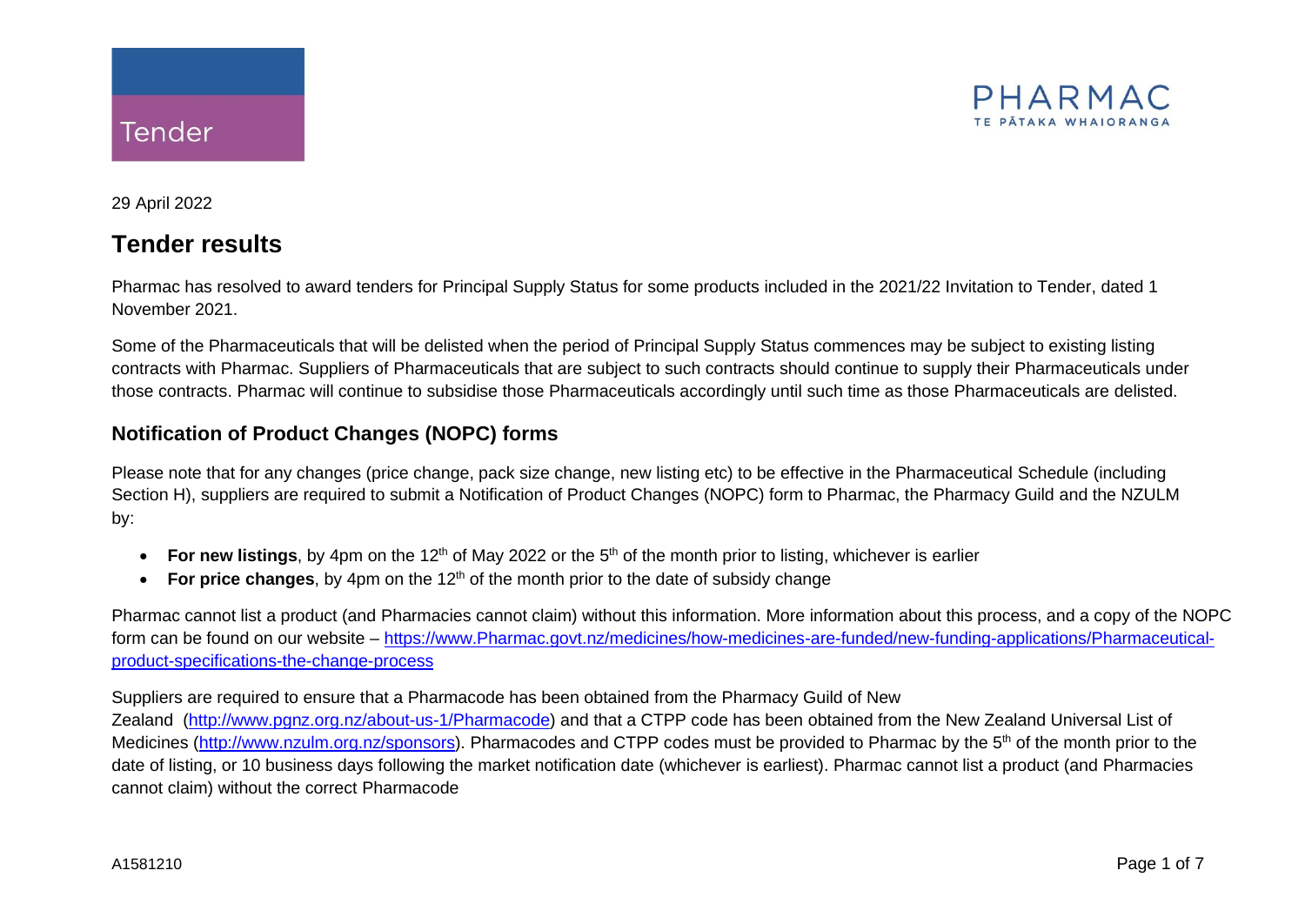# **2021/22 Tender – Principal Supply Status applies until 30 June 2025**

### **Community pharmaceutical tenders – Section B of the Pharmaceutical Schedule**

*1. Tenders awarded to currently listed pharmaceuticals where no other brand is listed.*

| Chemical name                                                                                                                                                                   | Presentation;<br>Pack size and type                                      | Current<br>pack price | <b>New</b><br>pack price | Principal Supply brand (Supplier)              | Date of listing | <b>Principal Supply</b><br>Status date |
|---------------------------------------------------------------------------------------------------------------------------------------------------------------------------------|--------------------------------------------------------------------------|-----------------------|--------------------------|------------------------------------------------|-----------------|----------------------------------------|
| Docusate sodium with<br>sennosides                                                                                                                                              | Tab 50 mg with sennosides 8<br>mg; 200 tablet bottle                     | \$4.20                | \$3.50                   | Laxsol (Aspen)                                 | June 2022       | 1 November 2022                        |
| Losartan potassium with<br>hydrochlorothiazide <sup>1</sup>                                                                                                                     | Tab 50 mg with<br>hydrochlorothiazide 12.5 mg;<br>30 tablet blister pack | \$15.25               | \$4.00                   | Arrow-Losartan & Hydrochlorothiazide<br>(Teva) | 1 August 2022   | January 2023                           |
| 1This product will be supplied at the Price from the 1st day of the month prior to the listing date, as per Schedule 5, clause 3.1 (b)(ii) of the 2021/22 Invitation To Tender. |                                                                          |                       |                          |                                                |                 |                                        |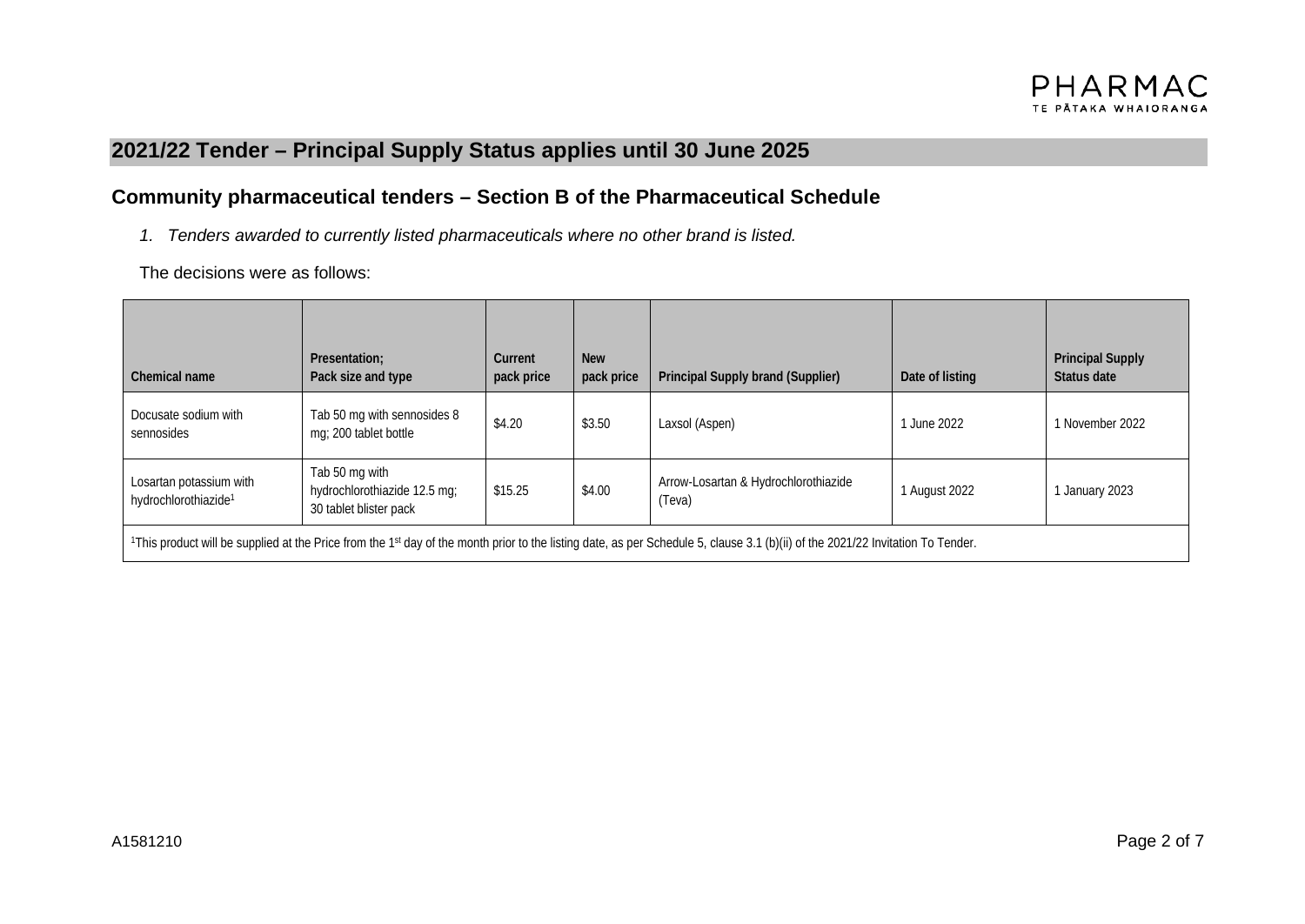#### *2. Tenders awarded to Pharmaceuticals where at least one other brand is listed.*

| Chemical name                   | Presentation:<br>Pack size and type                 | Current<br>pack price    | <b>New</b><br>pack price | <b>Principal Supply</b><br>brand (Supplier) | Date of listing   | <b>Principal Supply</b><br>Status date | <b>Brand</b><br>(Supplier)<br>affected by delisting             |
|---------------------------------|-----------------------------------------------------|--------------------------|--------------------------|---------------------------------------------|-------------------|----------------------------------------|-----------------------------------------------------------------|
| Glycerol                        | Suppos 4 g; 20 suppository<br>pack                  | \$9.25<br>(suppos 3.6 g) | \$10.39                  | Lax-<br>Suppositories<br>Glycerol (AFT)     | September<br>2022 | 1 February 2023                        | PSM suppos 3.6 mg<br>(API Consumer Brands)                      |
| Hydrocortisone                  | Crm 1%; 30 g OP tube                                | \$3.70<br>(per 100 $q$ ) | \$1.78                   | <b>Ethics</b><br>(Multichem)                | 1 November 2022   | 1 April 2023                           | Hydrocortisone (PSM) 100g pack<br>size<br>(API Consumer Brands) |
| Levonorgestrel                  | Tab 1.5 mg; 1 tablet blister<br>pack                | \$4.95                   | \$1.75                   | Levonorgestrel<br><b>BNM (Boucher)</b>      | January 2023      | June 2023                              | Postinor-1 (Bayer)                                              |
| Metoclopramide<br>hydrochloride | $Inj$ 5 mg per ml, 2 ml<br>ampoule; 10 ampoule pack | \$9.50                   | \$7.00                   | Baxter (Baxter)                             | July 2022         | 1 December 2022                        | Pfizer (Pfizer)                                                 |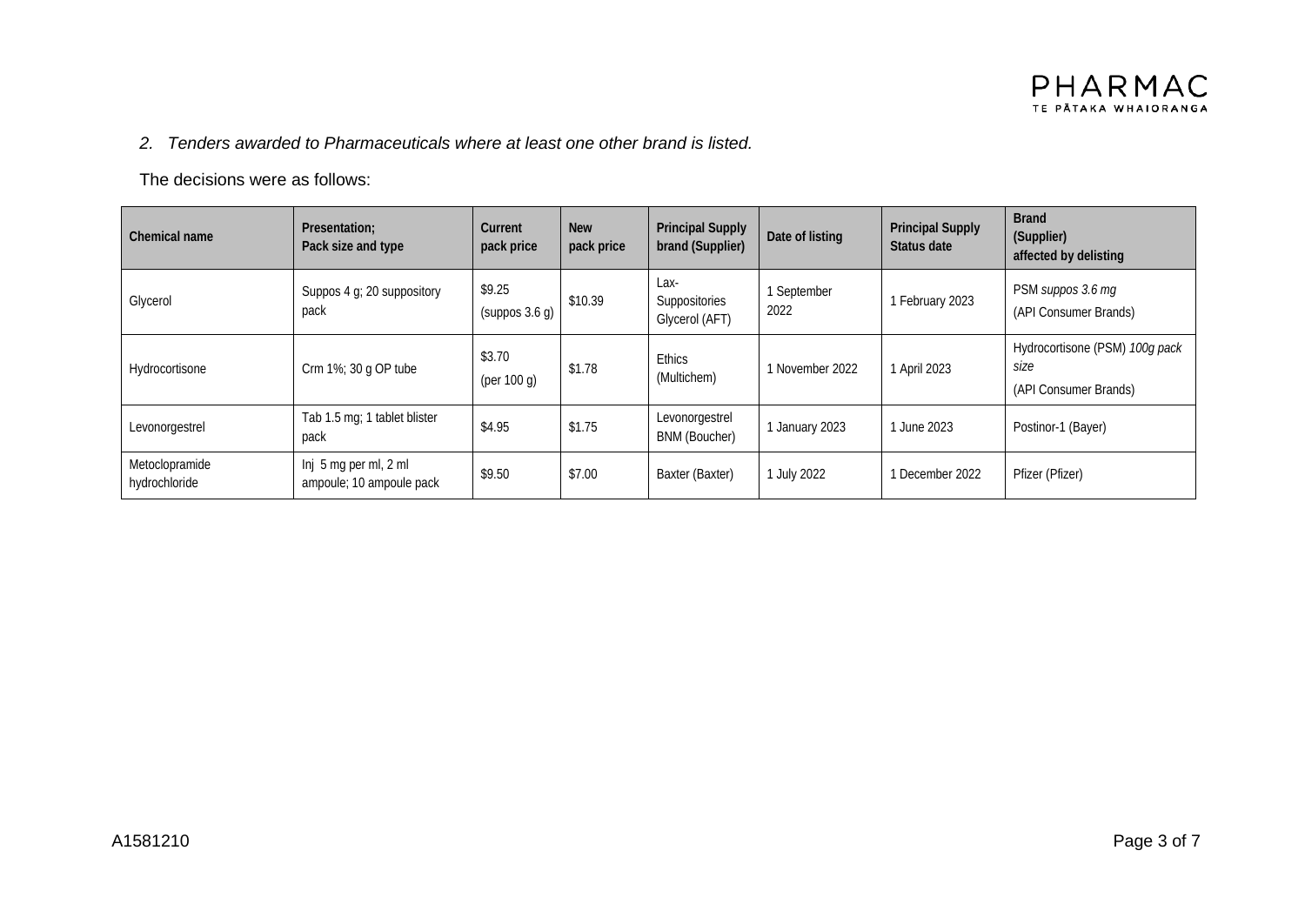

## **Hospital Pharmaceutical tenders – Section H of the Pharmaceutical Schedule.**

*3. Tenders awarded to currently listed pharmaceuticals where no other brand is listed.*

| Chemical name                                                                                                                                                                                           | Presentation;<br>Pack size and type                                         | Current<br>pack price | <b>New</b><br>pack price | Principal Supply brand<br>(Supplier)           | <b>DV</b><br>limit | Date of listing | Principal Supply Status date |
|---------------------------------------------------------------------------------------------------------------------------------------------------------------------------------------------------------|-----------------------------------------------------------------------------|-----------------------|--------------------------|------------------------------------------------|--------------------|-----------------|------------------------------|
| Docusate sodium with<br>sennosides                                                                                                                                                                      | Tab 50 mg with<br>sennosides 8 mg; 200<br>tablet bottle                     | \$4.20                | \$3.50                   | Laxsol (Aspen)                                 | 5%                 | 1 June 2022     | 1 November 2022              |
| Losartan potassium with<br>hydrochlorothiazide <sup>2</sup>                                                                                                                                             | Tab 50 mg with<br>hydrochlorothiazide 12.5<br>mg; 30 tablet blister<br>pack | \$15.25               | \$4.00                   | Arrow-Losartan &<br>Hydrochlorothiazide (Teva) | 5%                 | 1 August 2022   | January 2023                 |
| <sup>2</sup> This product will be supplied at the Price from the 1 <sup>st</sup> day of the month prior to the listing date, as per Schedule 6, clause 3.1 (b)(ii) of the 2021/22 Invitation To Tender. |                                                                             |                       |                          |                                                |                    |                 |                              |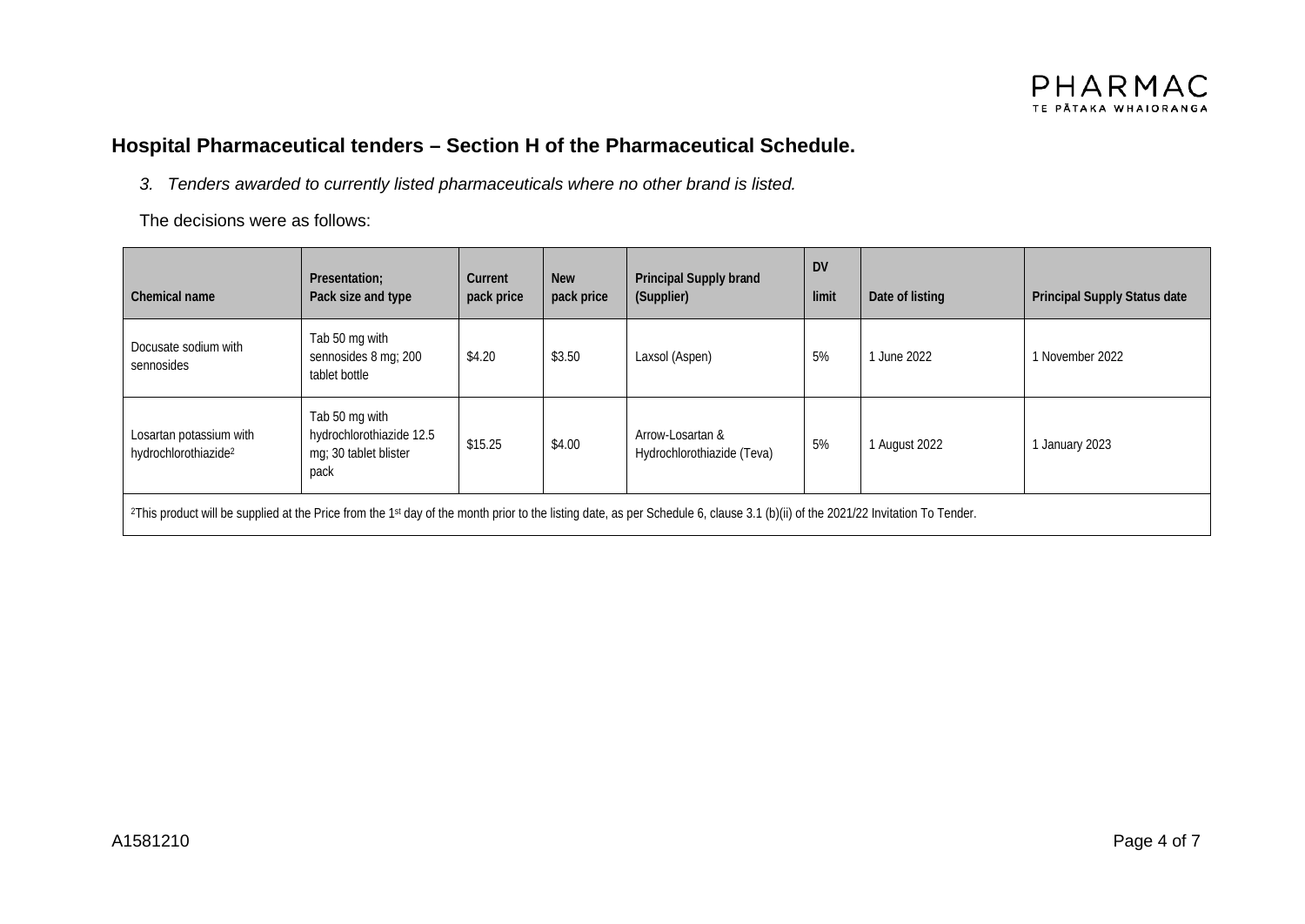#### *4. Tenders awarded to Pharmaceuticals where at least one other brand is listed.*

| Chemical name                                                                                                                                                                                                                                                                                        | Presentation:<br>Pack size and type               | Current<br>pack<br>price    | <b>New</b><br>pack<br>price | Principal Supply brand<br>(Supplier) | <b>DV</b><br>Limit | Listing date     | <b>Principal Supply Status</b><br>date | <b>Brand</b><br>(Supplier)<br>affected by delisting             |
|------------------------------------------------------------------------------------------------------------------------------------------------------------------------------------------------------------------------------------------------------------------------------------------------------|---------------------------------------------------|-----------------------------|-----------------------------|--------------------------------------|--------------------|------------------|----------------------------------------|-----------------------------------------------------------------|
| Glycerol                                                                                                                                                                                                                                                                                             | Suppos 4 g; 20 suppository<br>pack                | \$9.25<br>(suppos<br>3.6 g) | \$10.39                     | Lax-Suppositories Glycerol<br>(AFT)  | $5%^{3}$           | 1 September 2022 | 1 February 2023                        | PSM suppos 3.6 mg<br>(API Consumer Brands) <sup>4</sup>         |
| Hydrocortisone                                                                                                                                                                                                                                                                                       | Crm 1%; 30 g tube                                 | \$3.70<br>(per 100<br>g)    | \$1.78                      | Ethics (Multichem)                   | 5%                 | 1 November 2022  | 1 April 2023                           | Hydrocortisone (PSM)<br>100g pack size<br>(API Consumer Brands) |
| Levonorgestrel                                                                                                                                                                                                                                                                                       | Tab 1.5 mg; 1 tablet blister<br>pack              | \$4.95                      | \$1.75                      | Levonorgestrel BNM<br>(Boucher)      | 5%                 | 1 January 2023   | 1 June 2023                            | Postinor-1 (Bayer)                                              |
| Metoclopramide<br>hydrochloride                                                                                                                                                                                                                                                                      | Inj 5 mg per ml, 2 ml<br>ampoule; 10 ampoule pack | \$9.50                      | \$7.00                      | Baxter (Baxter)                      | 5%                 | 1 July 2022      | 1 December 2022                        | Pfizer (Pfizer)                                                 |
| <sup>3</sup> The following note will be added to the listing of "Glycerol suppos 4 g" as follows: "Note: DV limit applies to glycerol suppository presentations."<br>4The following presentations will also be delisted from 1 February 2023: "Glycerol suppos 1.27 g" and "Glycerol suppos 2.55 g". |                                                   |                             |                             |                                      |                    |                  |                                        |                                                                 |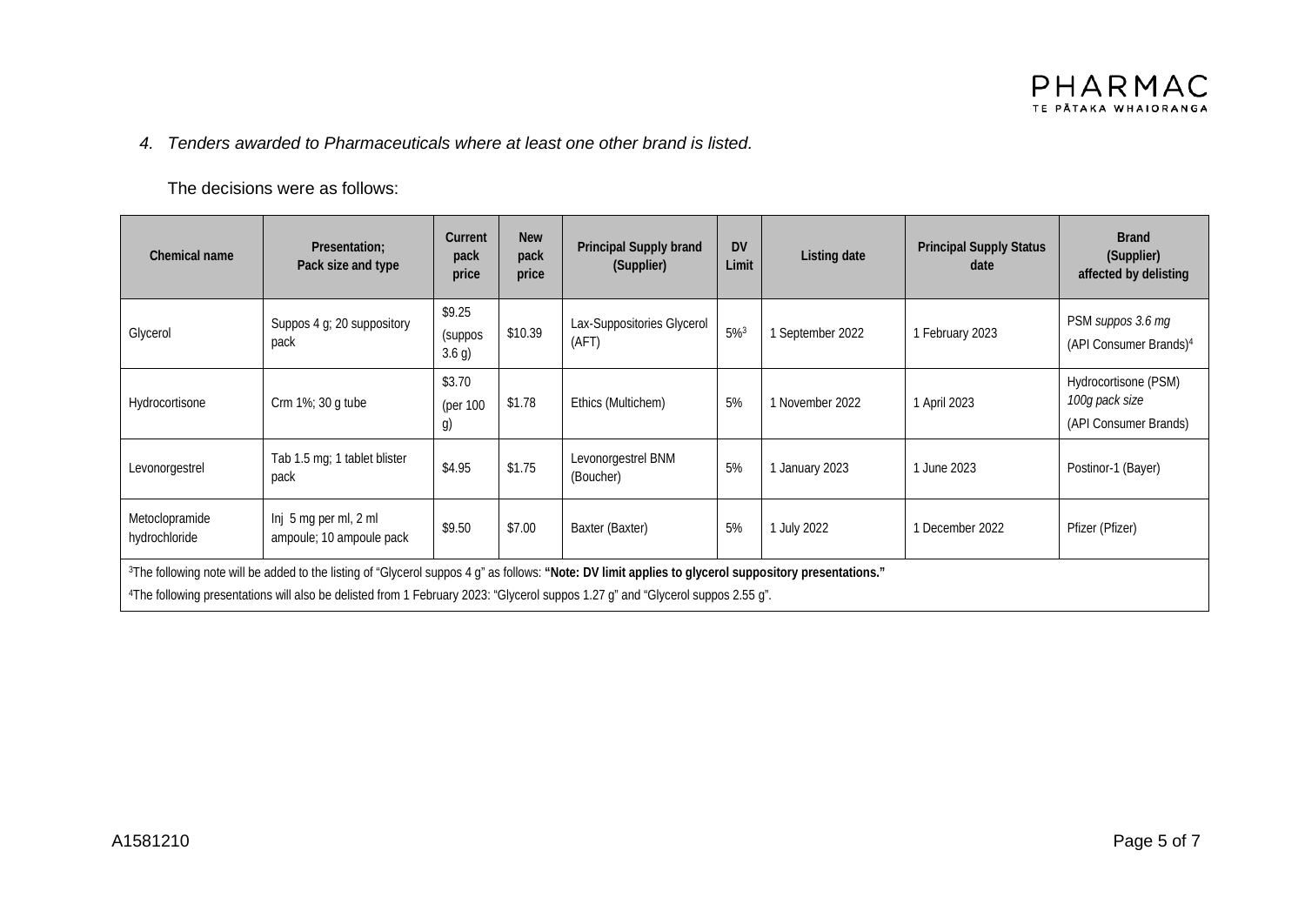### **Tender declines - Products where no tender is to be awarded for Principal Supply Status**

Pharmac has resolved not to award tenders for Principal Supply Status for the following products listed in the 2021/22 Invitation to Tender, dated 1 November 2021.

| Chemical name                         | Line item                                              |  | Chemical name                                                                                                                                                                       | Line item                                                                    |
|---------------------------------------|--------------------------------------------------------|--|-------------------------------------------------------------------------------------------------------------------------------------------------------------------------------------|------------------------------------------------------------------------------|
| <b>Busulfan</b>                       | Inj 6 mg per ml                                        |  | Lomustine                                                                                                                                                                           | Cap 40 mg                                                                    |
| Chlorhexidine with cetrimide          | Irrigation soln 0.015% with cetrimide<br>0.15%, 500 ml |  | Macrogol 3350 with potassium chloride,<br>sodium bicarbonate, sodium chloride and<br>sodium sulphate                                                                                | Powder for oral solr<br>0.7425 g, sodium bi<br>chloride 1.465 g an<br>sachet |
| Chlorpromazine Hydrochloride          | Inj 25 mg per ml, 2 ml ampoule                         |  | Macrogol 3350 with potassium chloride,<br>sodium chloride, sodium sulfate and<br>ascorbic acid [x1 sachet]; and citric acid<br>with magnesium oxide and picosulfate<br>[x2 sachets] | Powder for oral solr                                                         |
| Chlorpromazine Hydrochloride          | Tab 10 mg                                              |  | Paracetamol                                                                                                                                                                         | Suppos 25 mg                                                                 |
| Chlorpromazine Hydrochloride          | Tab 25 mg                                              |  | Paracetamol                                                                                                                                                                         | Suppos 50 mg                                                                 |
| Chlorpromazine Hydrochloride          | Tab 100 mg                                             |  | Paracetamol with codeine                                                                                                                                                            | Tab paracetamol 50<br>$15 \text{ mg}$                                        |
| Ethinyloestradiol with Norethisterone | Tab 35 mcg with norethisterone 1 mg                    |  | Pholcodine                                                                                                                                                                          | Oral liq 1 mg per ml                                                         |
| Glyceryl trinitrate                   | Inj 5 mg per ml, 10 ml ampoule                         |  | Prochlorperazine                                                                                                                                                                    | Tab 3 mg buccal                                                              |
| Hydrocortisone                        | Oint 1% (pack size greater than 100 g)                 |  | Telmisartan                                                                                                                                                                         | Tab 40 mg                                                                    |
| Hydrocortisone                        | Oint 1% (pack size 100 g or less)                      |  | Telmisartan                                                                                                                                                                         | Tab 80 mg                                                                    |

| Chemical name                         | Line item                                              | Chemical name                                                                                                                                                                       | Line item                                                                                                                                                       |
|---------------------------------------|--------------------------------------------------------|-------------------------------------------------------------------------------------------------------------------------------------------------------------------------------------|-----------------------------------------------------------------------------------------------------------------------------------------------------------------|
| <b>Busulfan</b>                       | Inj 6 mg per ml                                        | Lomustine                                                                                                                                                                           | Cap 40 mg                                                                                                                                                       |
| Chlorhexidine with cetrimide          | Irrigation soln 0.015% with cetrimide<br>0.15%, 500 ml | Macrogol 3350 with potassium chloride,<br>sodium bicarbonate, sodium chloride and<br>sodium sulphate                                                                                | Powder for oral soln 59 g with potassium chloride<br>0.7425 g, sodium bicarbonate 1.685 g, sodium<br>chloride 1.465 g and sodium sulphate 5.685 g per<br>sachet |
| Chlorpromazine Hydrochloride          | Inj 25 mg per ml, 2 ml ampoule                         | Macrogol 3350 with potassium chloride,<br>sodium chloride, sodium sulfate and<br>ascorbic acid [x1 sachet]; and citric acid<br>with magnesium oxide and picosulfate<br>[x2 sachets] | Powder for oral soln                                                                                                                                            |
| Chlorpromazine Hydrochloride          | Tab 10 mg                                              | Paracetamol                                                                                                                                                                         | Suppos 25 mg                                                                                                                                                    |
| Chlorpromazine Hydrochloride          | Tab 25 mg                                              | Paracetamol                                                                                                                                                                         | Suppos 50 mg                                                                                                                                                    |
| Chlorpromazine Hydrochloride          | Tab 100 mg                                             | Paracetamol with codeine                                                                                                                                                            | Tab paracetamol 500 mg with codeine phosphate<br>15 <sub>mg</sub>                                                                                               |
| Ethinyloestradiol with Norethisterone | Tab 35 mcg with norethisterone 1 mg                    | Pholcodine                                                                                                                                                                          | Oral liq 1 mg per ml                                                                                                                                            |
| Glyceryl trinitrate                   | Inj 5 mg per ml, 10 ml ampoule                         | Prochlorperazine                                                                                                                                                                    | Tab 3 mg buccal                                                                                                                                                 |
| Hydrocortisone                        | Oint 1% (pack size greater than 100 g)                 | Telmisartan                                                                                                                                                                         | Tab 40 mg                                                                                                                                                       |
| Hydrocortisone                        | Oint 1% (pack size 100 g or less)                      | Telmisartan                                                                                                                                                                         | Tab 80 mg                                                                                                                                                       |